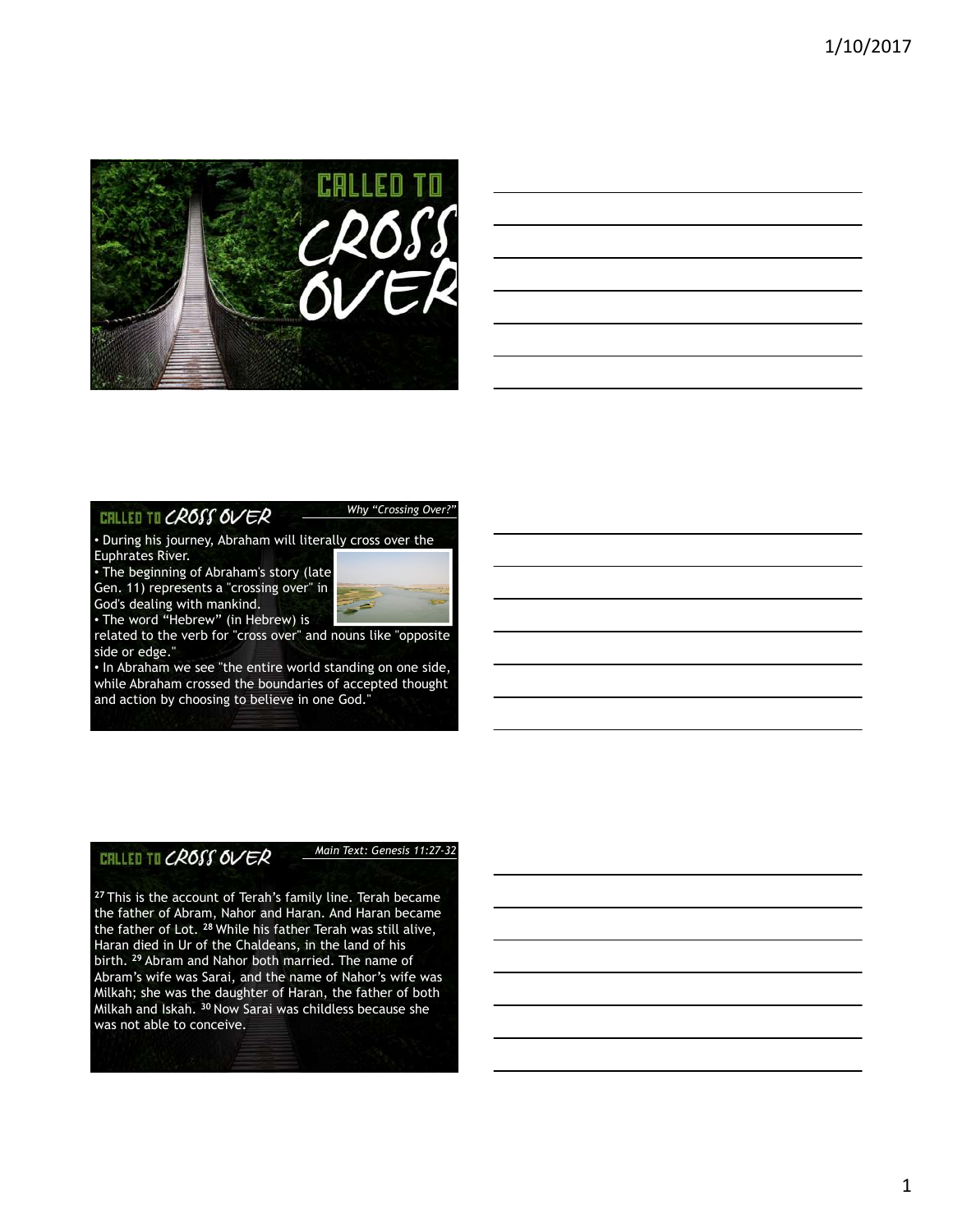#### **CRLLED TO CROSS OVER** *Main Text: Genesis 11:27-32*

**<sup>31</sup>** Terah took his son Abram, his grandson Lot son of Haran, and his daughter-in-law Sarai, the wife of his son Abram, and together they set out from Ur of the Chaldeans to go to Canaan. But when they came to Harran, they settled there. **<sup>32</sup>** Terah lived 205 years, and he died in Harran.

#### **CHLLED TO CROSS OVER**

#### *Where Do You Come From?*

• Abraham's family originated in "Ur of the Chaldeans." • Located near the city of Nasiriyah in Iraq today. • One of the most significant features of

the city was the Ziggurat of Ur.





## **CHLLED TO CROSS OVER**

*Where Do You Come From?*

• This structure was part of a temple complex devoted to the worship of the moon god Nanna.

• Nanna held "such titles as "Father of the Gods" and

"Creator of All Things." • Both Sarai's and Milkah's names are tied to the worship of Nanna – the names are synonymous with "princess," Sarai to Nanna's wife, Milkah to his daughter.

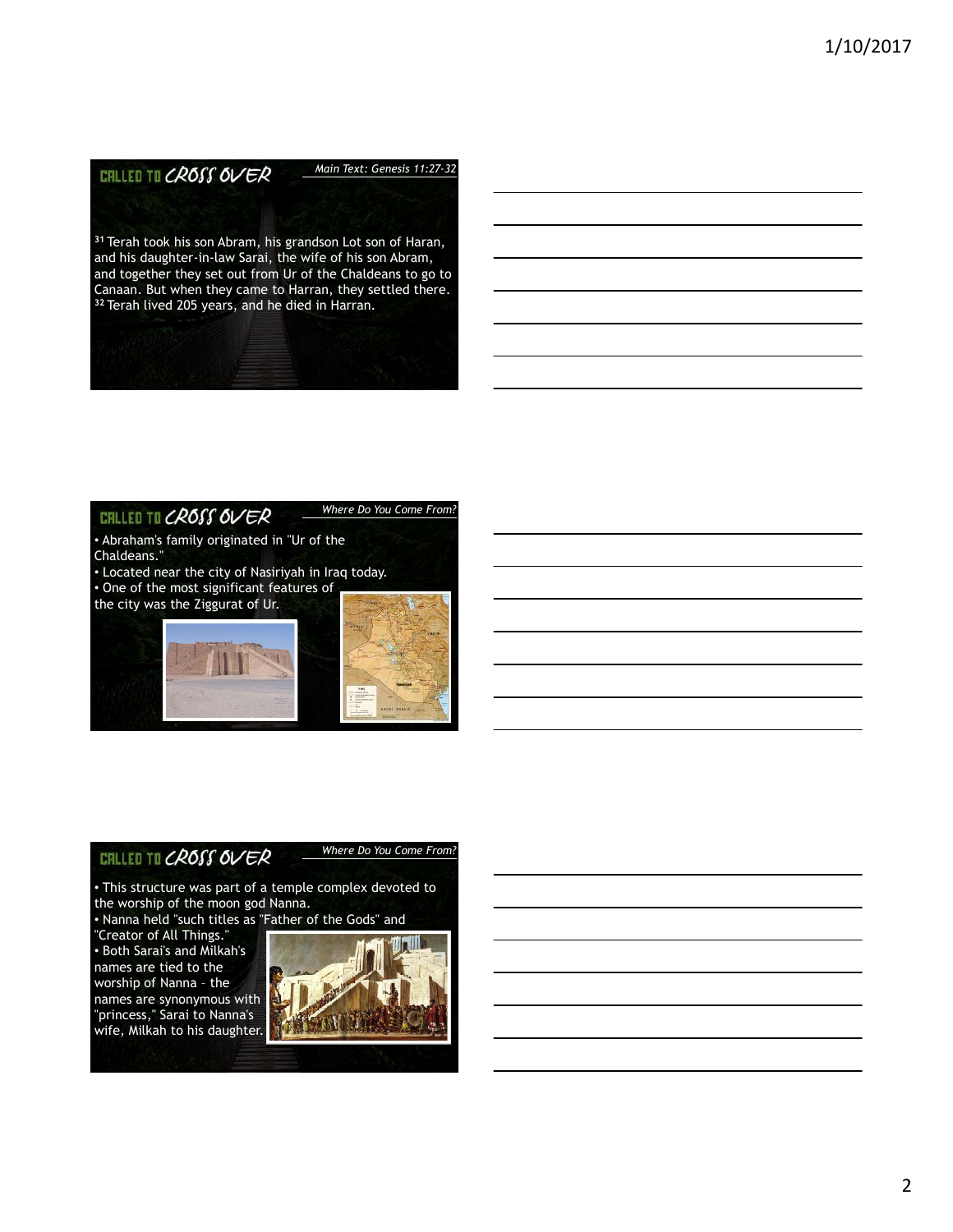#### **CRLLED TO CROSS OVER**

#### *Where Do You Come From?*

• Where you come from does *not* dictate who you are or where you will go.

• Joshua 24:2-3 – **<sup>2</sup>** Joshua said to all the people, "This is what the Lord, the God of Israel, says: 'Long ago your ancestors, including Terah the father of Abraham and Nahor, lived beyond the Euphrates River and worshiped other gods.**<sup>3</sup>** But I took your father Abraham from the land beyond the Euphrates...

• 1 Peter 1:18-19 – **<sup>18</sup>** For you know that it was not with perishable things such as silver or gold that you were redeemed from the empty way of life handed down to you from your ancestors, **<sup>19</sup>** but with the precious blood of Christ, a lamb without blemish or defect.

## CHLLED TO CROSS OVER

#### *Where Do You Go?*

• For reasons that aren't explained in Scripture, Terah takes some of his family and decides to move away from Ur and head to Canaan.

• God is sometimes at work leading people, shaping their hearts, gently tugging them, without them even knowing it's happening.

• But, when they arrive in Harran, they settle there instead…

# فيسهم

# **CHLLED TO CROSS OVER**

#### *Where Do You Go?*

• Harran was another center for worship of Nanna. • It can be incredibly hard to leave behind what is familiar, known, and safe. Even if you feel a tremendous tug toward something potentially better.

• We don't know how Abram felt about this "stop" along the way, or how long he stayed in Harran.

• Don't get frustrated if you feel like you're at a "stopping point" in your life or journey with God. Sometimes, we simply need to live obediently and expectantly until the next door opens and God calls us to walk through.